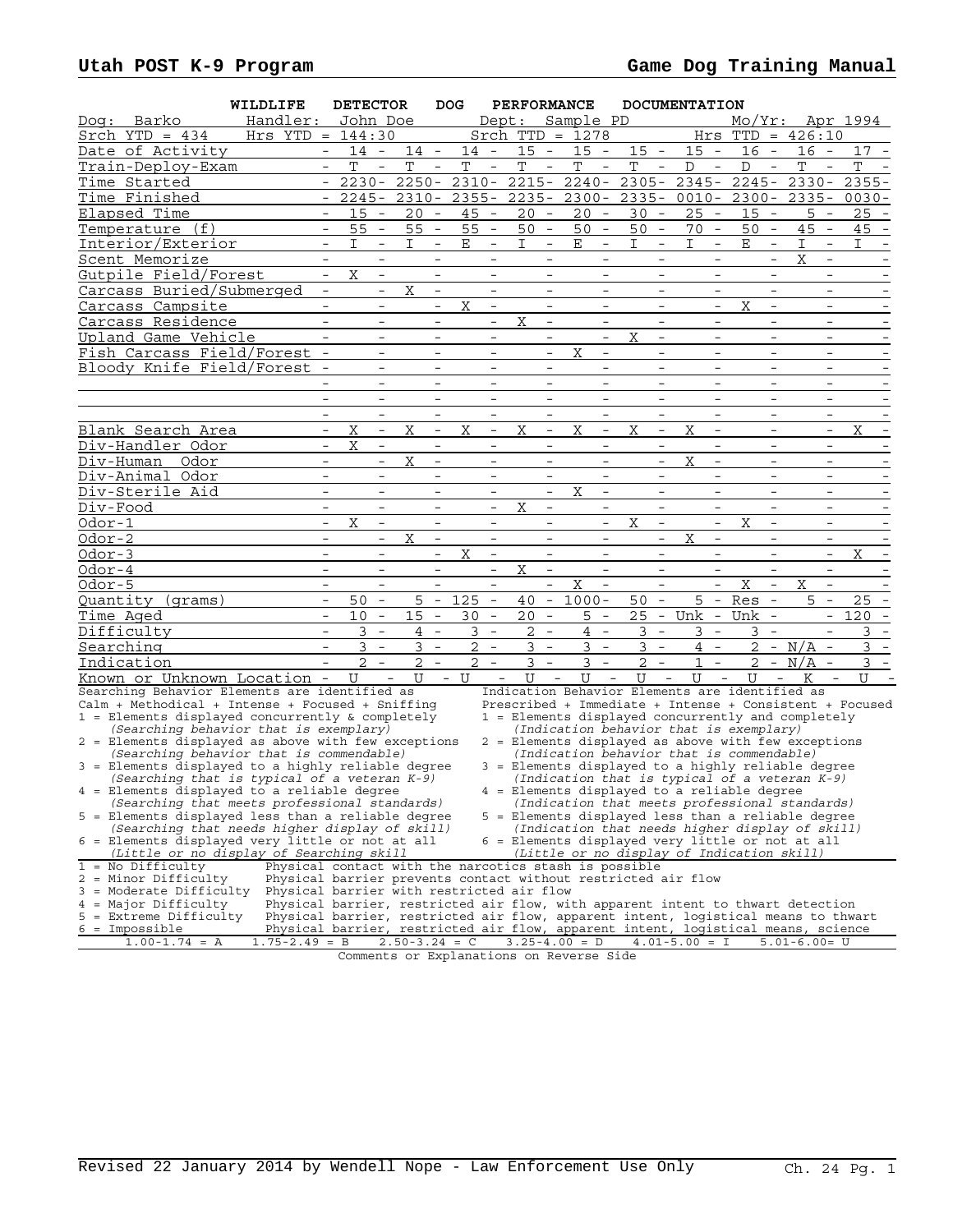## **Comments or Explanations**

(intended to be the back side of the previous page)

|  | 14 Apr 2310 hrs. | Placed chicken feathers behind the front license plate. K-9 Barko<br>paused & sniffed, then passed by the feathers.                   |
|--|------------------|---------------------------------------------------------------------------------------------------------------------------------------|
|  | 15 Apr 2345 hrs. | K-9 Barko indicated on a Coleman 50 Quart cooler in the garage at<br>a Suspect's domicile. See Incident Report 94-1234.               |
|  | 16 Apr 2245 hrs. | K-9 Barko indicated on the exterior of a vehicle during a traffic<br>The                                                              |
|  |                  | stop for Officer XXX of the US Wildlife & Fisheries Dept.<br>Indication was on the driver side seam of the trunk. Further             |
|  |                  | searching by Officer YYY revealed a full carcass of a Mule Deer<br>fawn. The fawn was wrapped in several layers of black plastic      |
|  |                  | garbage sacks. Inside the sack was a business card for ZZZ<br>Taxidermy Specialties Company with a hand-written note saying           |
|  |                  | "When you get what I asked for, bring it directly to me - do not<br>put it on ice. The warmer the better." See UDWR Report #94-00123. |
|  |                  | I took 40 digital photos of the investigation. Photos attached to                                                                     |
|  |                  | the report.                                                                                                                           |
|  |                  |                                                                                                                                       |
|  |                  |                                                                                                                                       |
|  |                  |                                                                                                                                       |
|  |                  |                                                                                                                                       |
|  |                  |                                                                                                                                       |
|  |                  |                                                                                                                                       |
|  |                  |                                                                                                                                       |
|  |                  |                                                                                                                                       |
|  |                  |                                                                                                                                       |
|  |                  |                                                                                                                                       |
|  |                  |                                                                                                                                       |
|  |                  |                                                                                                                                       |
|  |                  |                                                                                                                                       |
|  |                  |                                                                                                                                       |
|  |                  |                                                                                                                                       |
|  |                  |                                                                                                                                       |
|  |                  |                                                                                                                                       |
|  |                  |                                                                                                                                       |
|  |                  |                                                                                                                                       |
|  |                  |                                                                                                                                       |
|  |                  |                                                                                                                                       |
|  |                  |                                                                                                                                       |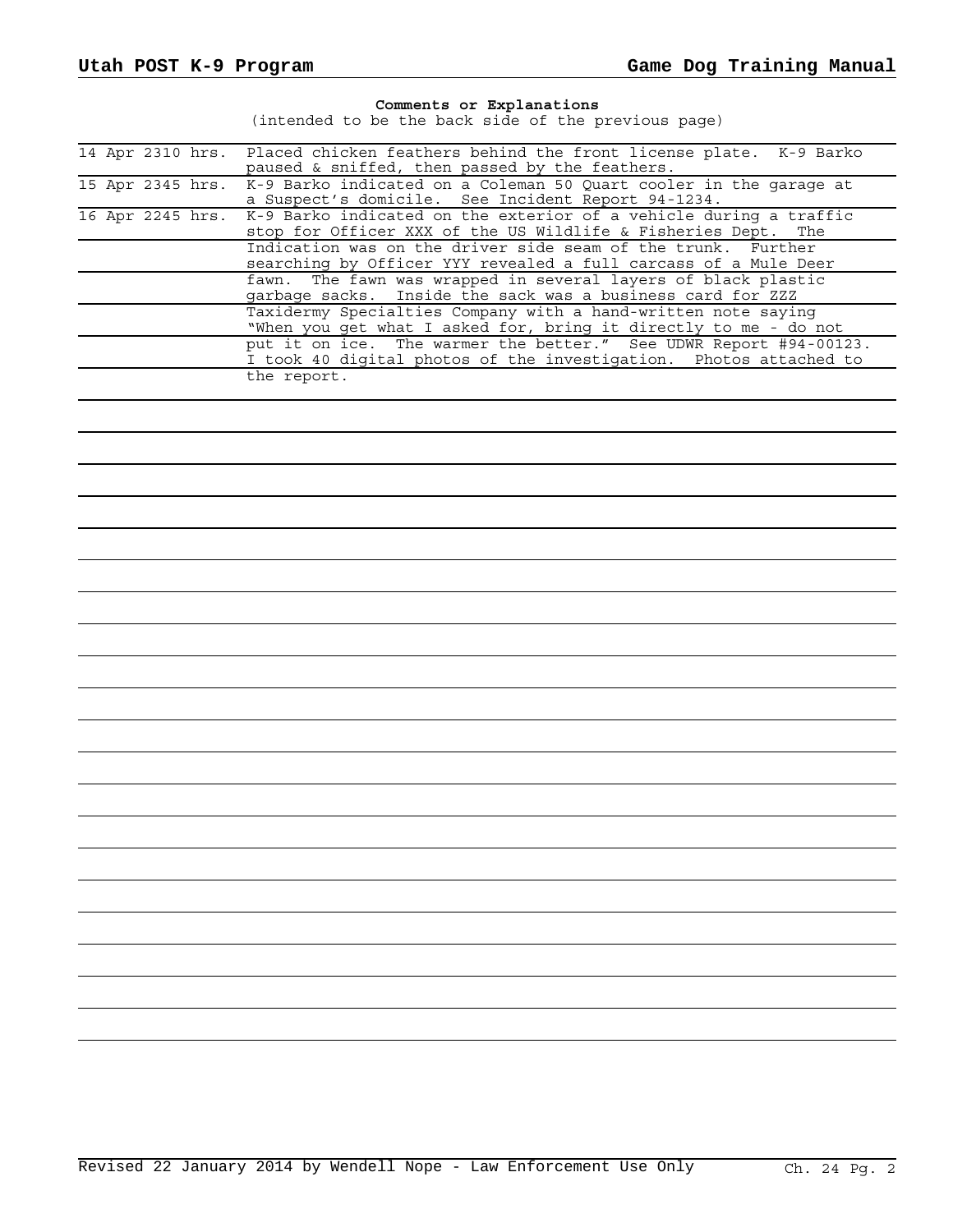| Handler:<br>$Mo/Yr$ :<br>Dept:<br>Dog:<br>$Srch$ YTD =<br>Srch $TTD =$<br>Hrs TTD<br>Hrs YTD =<br>$=$<br>Date of Activity<br>$\overline{\phantom{a}}$<br>$\overline{\phantom{a}}$<br>$\overline{\phantom{a}}$<br>$\qquad \qquad -$<br>$\qquad \qquad -$<br>Train-Deploy-Exam<br>$\overline{\phantom{a}}$<br>$\overline{\phantom{a}}$<br>$\overline{\phantom{0}}$<br>$\overline{\phantom{a}}$<br>$\overline{\phantom{a}}$<br>$\overline{\phantom{a}}$<br>$\overline{\phantom{a}}$<br>$\qquad \qquad -$<br>$\overline{\phantom{a}}$<br>$\overline{\phantom{a}}$<br>$\equiv$<br>$\equiv$<br>$\overline{a}$<br>$\sim$<br>Time Started<br>$\equiv$<br>$\equiv$<br>$\sim$<br>$\equiv$<br>$\equiv$<br>$\overline{\phantom{a}}$<br>Time Finished<br>$\overline{\phantom{a}}$<br>$\overline{\phantom{a}}$<br>$\overline{\phantom{a}}$<br>$\overline{\phantom{a}}$<br>$\overline{\phantom{a}}$<br>$\overline{\phantom{a}}$<br>$\overline{\phantom{a}}$<br>$\overline{\phantom{a}}$<br>$\overline{\phantom{a}}$<br>$\overline{\phantom{a}}$<br>Elapsed Time<br>$\overline{\phantom{a}}$<br>Temperature (f)<br>$-$<br>$\equiv$<br>$\qquad \qquad -$<br>$-$<br>$\overline{\phantom{a}}$<br>$\overline{\phantom{a}}$<br>$\overline{\phantom{0}}$<br>$-$<br>$\overline{\phantom{0}}$<br>$\overline{\phantom{a}}$<br>Interior/Exterior<br>$\overline{\phantom{a}}$<br>$\overline{\phantom{0}}$<br>$\overline{\phantom{a}}$<br>$\overline{\phantom{a}}$<br>$\overline{\phantom{a}}$<br>$\overline{\phantom{0}}$<br>$\overline{\phantom{a}}$<br>$\overline{\phantom{a}}$<br>$\overline{\phantom{0}}$<br>$\overline{\phantom{a}}$<br>Scent Memorize<br>$\overline{\phantom{0}}$<br>$\overline{\phantom{0}}$<br>$\overline{\phantom{0}}$<br>$\overline{\phantom{a}}$<br>$\overline{\phantom{0}}$<br>$\overline{\phantom{a}}$<br>$\overline{\phantom{0}}$<br>Gutpile Field/Forest<br>$-$<br>$\overline{\phantom{a}}$<br>$\overline{\phantom{a}}$<br>$\overline{\phantom{0}}$<br>$\overline{\phantom{a}}$<br>$\overline{\phantom{a}}$<br>$\overline{\phantom{a}}$<br>$\overline{\phantom{a}}$<br>$\overline{\phantom{0}}$<br>$-$<br>Carcass Buried/Submerged<br>$\overline{\phantom{a}}$<br>$\overline{\phantom{a}}$<br>$\overline{\phantom{m}}$<br>$\overline{\phantom{a}}$<br>$\overline{\phantom{a}}$<br>$\overline{\phantom{a}}$<br>$\overline{\phantom{a}}$<br>$\overline{\phantom{a}}$<br>$\overline{\phantom{a}}$<br>$\overline{\phantom{a}}$<br>Carcass Campsite<br>$\overline{\phantom{a}}$<br>$\overline{\phantom{0}}$<br>$\overline{\phantom{a}}$<br>$\overline{\phantom{a}}$<br>$\overline{\phantom{0}}$<br>Carcass Residence<br>$\equiv$<br>$\overline{\phantom{a}}$<br>$-$<br>$\overline{\phantom{a}}$<br>$\overline{\phantom{a}}$<br>$\overline{\phantom{a}}$<br>$\overline{\phantom{a}}$<br>$\overline{\phantom{a}}$<br>$\overline{\phantom{0}}$<br>$-$<br>$\overline{\phantom{a}}$<br>Upland Game Vehicle<br>$\overline{\phantom{a}}$<br>$\overline{\phantom{0}}$<br>$\overline{\phantom{a}}$<br>$\overline{\phantom{0}}$<br>$\overline{\phantom{a}}$<br>$\overline{\phantom{0}}$<br>$\overline{a}$<br>$\overline{\phantom{0}}$<br>Fish Carcass Field/Forest -<br>$\overline{\phantom{a}}$<br>$\overline{\phantom{a}}$<br>$\overline{\phantom{a}}$<br>$\overline{\phantom{a}}$<br>Bloody Knife Field/Forest -<br>$-$<br>$ \,$<br>$\overline{\phantom{a}}$<br>$\overline{\phantom{a}}$<br>$\qquad \qquad -$<br>$-$<br>$-$<br>$\overline{\phantom{a}}$<br>$\overline{\phantom{a}}$<br>$\overline{\phantom{a}}$<br>$\overline{\phantom{a}}$<br>$\overline{\phantom{0}}$<br>$\overline{\phantom{0}}$<br>$\overline{\phantom{0}}$<br>$\overline{\phantom{0}}$<br>$\overline{a}$<br>$\equiv$<br>$\overline{\phantom{0}}$<br>$\overline{\phantom{a}}$<br>$\overline{\phantom{0}}$<br>$\overline{\phantom{a}}$<br>$\overline{\phantom{a}}$<br>$\overline{\phantom{a}}$<br>$\overline{\phantom{a}}$<br>$\overline{\phantom{a}}$<br>$ \,$<br>$\overline{\phantom{a}}$<br>$-$<br>$-$<br>$\overline{\phantom{0}}$<br>$\overline{\phantom{a}}$<br>$\overline{\phantom{a}}$<br>$\overline{\phantom{a}}$<br>$-$<br>$-$<br>$\overline{\phantom{a}}$<br>Blank Search Area<br>$\overline{\phantom{a}}$<br>$\overline{\phantom{a}}$<br>$\overline{\phantom{a}}$<br>$\overline{\phantom{0}}$<br>$\overline{\phantom{a}}$<br>$\overline{\phantom{a}}$<br>$\overline{\phantom{a}}$<br>$\overline{\phantom{a}}$<br>Div-Handler Odor<br>$\overline{\phantom{a}}$<br>$\overline{\phantom{a}}$<br>Div-Human Odor<br>$\overline{\phantom{a}}$<br>$\equiv$<br>$-$<br>$\overline{\phantom{a}}$<br>$\overline{\phantom{a}}$<br>$\overline{\phantom{a}}$<br>$\overline{\phantom{a}}$<br>$\overline{\phantom{a}}$<br>$\overline{\phantom{a}}$<br>$\overline{\phantom{a}}$<br>$\overline{\phantom{a}}$<br>Div-Animal Odor<br>$\equiv$<br>$\overline{\phantom{0}}$<br>$\overline{\phantom{a}}$<br>$\overline{\phantom{a}}$<br>$\overline{\phantom{0}}$<br>$\overline{\phantom{a}}$<br>$\overline{\phantom{a}}$<br>$\overline{\phantom{0}}$<br>$-$<br>$\overline{\phantom{a}}$<br>Div-Sterile Aid<br>$\overline{\phantom{a}}$<br>$\overline{\phantom{a}}$<br>$\overline{\phantom{a}}$<br>$\overline{\phantom{a}}$<br>Div-Food<br>$\overline{\phantom{a}}$<br>$\overline{\phantom{a}}$<br>$\overline{\phantom{a}}$<br>$\overline{\phantom{a}}$<br>$\overline{\phantom{a}}$<br>$\overline{\phantom{0}}$<br>$\overline{\phantom{a}}$<br>$-$<br>$\overline{\phantom{a}}$<br>$\overline{\phantom{a}}$<br>$\overline{\phantom{a}}$<br>Odor-1<br>$\overline{\phantom{a}}$<br>$\overline{\phantom{0}}$<br>$\overline{\phantom{a}}$<br>$\overline{\phantom{0}}$<br>$\overline{\phantom{0}}$<br>$\overline{\phantom{0}}$<br>$\overline{\phantom{a}}$<br>$\overline{\phantom{0}}$<br>$-$<br>Odor-2<br>$\overline{\phantom{a}}$<br>$\overline{\phantom{a}}$<br>$\overline{\phantom{a}}$<br>$\overline{\phantom{a}}$<br>$\overline{\phantom{a}}$<br>$\overline{\phantom{0}}$<br>Odor-3<br>$\overline{\phantom{a}}$<br>$\overline{\phantom{a}}$<br>$-$<br>$-$<br>$\overline{\phantom{a}}$<br>$-$<br>$\overline{\phantom{a}}$<br>$\overline{\phantom{a}}$<br>$\overline{\phantom{a}}$<br>$\overline{\phantom{a}}$<br>$\overline{\phantom{a}}$<br>Odor-4<br>$\overline{\phantom{a}}$<br>$\overline{\phantom{a}}$<br>$\overline{\phantom{a}}$<br>$\overline{\phantom{a}}$<br>$\overline{\phantom{a}}$<br>$\overline{\phantom{a}}$<br>$\overline{\phantom{a}}$<br>Odor-5<br>$\overline{\phantom{a}}$<br>$\overline{\phantom{a}}$<br>$\overline{\phantom{a}}$<br>$\overline{\phantom{a}}$<br>Quantity (grams)<br>$\overline{\phantom{a}}$<br>$\overline{\phantom{a}}$<br>$\overline{\phantom{a}}$<br>$\overline{\phantom{a}}$<br>$\overline{\phantom{a}}$<br>$\overline{\phantom{a}}$<br>$\overline{\phantom{a}}$<br>$\overline{\phantom{a}}$<br>$\overline{\phantom{a}}$<br>$\overline{\phantom{a}}$<br>Time Aged<br>$\overline{\phantom{a}}$<br>$\overline{\phantom{0}}$<br>$\overline{\phantom{a}}$<br>$\overline{\phantom{a}}$<br>$\overline{\phantom{a}}$<br>$\overline{\phantom{a}}$<br>$-$<br>$\overline{\phantom{a}}$<br>$\overline{\phantom{a}}$<br>Difficulty<br>$\overline{\phantom{a}}$<br>$\overline{\phantom{0}}$<br>$\overline{\phantom{a}}$<br>$\overline{\phantom{0}}$<br>$\overline{\phantom{a}}$<br>$\overline{\phantom{a}}$<br>$\overline{\phantom{a}}$<br>$\overline{\phantom{a}}$<br>$\overline{\phantom{a}}$<br>$\overline{\phantom{a}}$<br>$\overline{\phantom{a}}$<br>$\overline{\phantom{a}}$<br>$\overline{\phantom{a}}$<br>$\overline{\phantom{a}}$<br>$\overline{\phantom{0}}$<br>$\overline{\phantom{m}}$<br>$\overline{\phantom{0}}$<br>$\overline{\phantom{a}}$<br>$\overline{\phantom{a}}$<br>$\overline{\phantom{a}}$<br>$\overline{\phantom{0}}$<br>Known or Unknown Location -<br>Searching Behavior Elements are identified as<br>Indication Behavior Elements are identified as<br>Calm + Methodical + Intense + Focused + Sniffing<br>$1$ = Elements displayed concurrently & completely<br>1 = Elements displayed concurrently and completely<br>(Searching behavior that is exemplary)<br>(Indication behavior that is exemplary)<br>2 = Elements displayed as above with few exceptions<br>2 = Elements displayed as above with few exceptions<br>(Searching behavior that is commendable)<br>(Indication behavior that is commendable)<br>3 = Elements displayed to a highly reliable degree<br>3 = Elements displayed to a highly reliable degree<br>(Searching that is typical of a veteran K-9)<br>(Indication that is typical of a veteran K-9)<br>4 = Elements displayed to a reliable degree<br>4 = Elements displayed to a reliable degree<br>(Searching that meets professional standards)<br>(Indication that meets professional standards)<br>5 = Elements displayed less than a reliable degree<br>5 = Elements displayed less than a reliable degree<br>(Searching that needs higher display of skill)<br>(Indication that needs higher display of skill)<br>6 = Elements displayed very little or not at all<br>6 = Elements displayed very little or not at all<br>(Little or no display of Searching skill<br>(Little or no display of Indication skill)<br>$1 = No$ Difficulty<br>Physical contact with the narcotics stash is possible<br>2 = Minor Difficulty<br>Physical barrier prevents contact without restricted air flow |                         | WILDLIFE | <b>DETECTOR</b> | DOG. | <b>PERFORMANCE</b> | <b>DOCUMENTATION</b> |  |  |
|----------------------------------------------------------------------------------------------------------------------------------------------------------------------------------------------------------------------------------------------------------------------------------------------------------------------------------------------------------------------------------------------------------------------------------------------------------------------------------------------------------------------------------------------------------------------------------------------------------------------------------------------------------------------------------------------------------------------------------------------------------------------------------------------------------------------------------------------------------------------------------------------------------------------------------------------------------------------------------------------------------------------------------------------------------------------------------------------------------------------------------------------------------------------------------------------------------------------------------------------------------------------------------------------------------------------------------------------------------------------------------------------------------------------------------------------------------------------------------------------------------------------------------------------------------------------------------------------------------------------------------------------------------------------------------------------------------------------------------------------------------------------------------------------------------------------------------------------------------------------------------------------------------------------------------------------------------------------------------------------------------------------------------------------------------------------------------------------------------------------------------------------------------------------------------------------------------------------------------------------------------------------------------------------------------------------------------------------------------------------------------------------------------------------------------------------------------------------------------------------------------------------------------------------------------------------------------------------------------------------------------------------------------------------------------------------------------------------------------------------------------------------------------------------------------------------------------------------------------------------------------------------------------------------------------------------------------------------------------------------------------------------------------------------------------------------------------------------------------------------------------------------------------------------------------------------------------------------------------------------------------------------------------------------------------------------------------------------------------------------------------------------------------------------------------------------------------------------------------------------------------------------------------------------------------------------------------------------------------------------------------------------------------------------------------------------------------------------------------------------------------------------------------------------------------------------------------------------------------------------------------------------------------------------------------------------------------------------------------------------------------------------------------------------------------------------------------------------------------------------------------------------------------------------------------------------------------------------------------------------------------------------------------------------------------------------------------------------------------------------------------------------------------------------------------------------------------------------------------------------------------------------------------------------------------------------------------------------------------------------------------------------------------------------------------------------------------------------------------------------------------------------------------------------------------------------------------------------------------------------------------------------------------------------------------------------------------------------------------------------------------------------------------------------------------------------------------------------------------------------------------------------------------------------------------------------------------------------------------------------------------------------------------------------------------------------------------------------------------------------------------------------------------------------------------------------------------------------------------------------------------------------------------------------------------------------------------------------------------------------------------------------------------------------------------------------------------------------------------------------------------------------------------------------------------------------------------------------------------------------------------------------------------------------------------------------------------------------------------------------------------------------------------------------------------------------------------------------------------------------------------------------------------------------------------------------------------------------------------------------------------------------------------------------------------------------------------------------------------------------------------------------------------------------------------------------------------------------------------------------------------------------------------------------------------------------------------------------------------------------------------------------------------------------------------------------------------------------------------------------------------------------------------------------------------------------------------------------------------------------------------------------------------------------------------------------------------------------------------------------------------------------------------------------------------------------------------------------------------------------------------------------------------------------------------------------------------------------------------------------------------------------------------------------------------------------------------------------------------------------------------------------------------------------------------------------------------------------------------------------------------------------------------------------------------------------------------------------------------------------------------------------------------------------------------------------------------------------------------------------------------------------------------------------------------------------------------------------------------------------------------------------------------------------------------------------------------------------------------------------------------------------------------------------------------------------------------------------------------------------------------------------------------------------------------------------------------------------------------------------------------------------------------------------------------------------------------------------------------------------------------------------------------------------------------------------------------------------------------------------------------------------------------------------------------------------------------------------------------------------------------------------------------------------------------------------------------------------------------------------------------------------------------------------------------------------------------------------------------------------------------------------------------------------------------------------------------------------------------------------------------------------------------------------------------------------------------------------------------------------------------------------------------------------------------------------------------------------------------------------------------------------------------------------------------------------------------|-------------------------|----------|-----------------|------|--------------------|----------------------|--|--|
| Prescribed + Immediate + Intense + Consistent + Focused                                                                                                                                                                                                                                                                                                                                                                                                                                                                                                                                                                                                                                                                                                                                                                                                                                                                                                                                                                                                                                                                                                                                                                                                                                                                                                                                                                                                                                                                                                                                                                                                                                                                                                                                                                                                                                                                                                                                                                                                                                                                                                                                                                                                                                                                                                                                                                                                                                                                                                                                                                                                                                                                                                                                                                                                                                                                                                                                                                                                                                                                                                                                                                                                                                                                                                                                                                                                                                                                                                                                                                                                                                                                                                                                                                                                                                                                                                                                                                                                                                                                                                                                                                                                                                                                                                                                                                                                                                                                                                                                                                                                                                                                                                                                                                                                                                                                                                                                                                                                                                                                                                                                                                                                                                                                                                                                                                                                                                                                                                                                                                                                                                                                                                                                                                                                                                                                                                                                                                                                                                                                                                                                                                                                                                                                                                                                                                                                                                                                                                                                                                                                                                                                                                                                                                                                                                                                                                                                                                                                                                                                                                                                                                                                                                                                                                                                                                                                                                                                                                                                                                                                                                                                                                                                                                                                                                                                                                                                                                                                                                                                                                                                                                                                                                                                                                                                                                                                                                                                                                                                                                                                                                                                                                                                                                                                                                                                                                                                                                                                                                                                                                                                                                                                                                                                          |                         |          |                 |      |                    |                      |  |  |
|                                                                                                                                                                                                                                                                                                                                                                                                                                                                                                                                                                                                                                                                                                                                                                                                                                                                                                                                                                                                                                                                                                                                                                                                                                                                                                                                                                                                                                                                                                                                                                                                                                                                                                                                                                                                                                                                                                                                                                                                                                                                                                                                                                                                                                                                                                                                                                                                                                                                                                                                                                                                                                                                                                                                                                                                                                                                                                                                                                                                                                                                                                                                                                                                                                                                                                                                                                                                                                                                                                                                                                                                                                                                                                                                                                                                                                                                                                                                                                                                                                                                                                                                                                                                                                                                                                                                                                                                                                                                                                                                                                                                                                                                                                                                                                                                                                                                                                                                                                                                                                                                                                                                                                                                                                                                                                                                                                                                                                                                                                                                                                                                                                                                                                                                                                                                                                                                                                                                                                                                                                                                                                                                                                                                                                                                                                                                                                                                                                                                                                                                                                                                                                                                                                                                                                                                                                                                                                                                                                                                                                                                                                                                                                                                                                                                                                                                                                                                                                                                                                                                                                                                                                                                                                                                                                                                                                                                                                                                                                                                                                                                                                                                                                                                                                                                                                                                                                                                                                                                                                                                                                                                                                                                                                                                                                                                                                                                                                                                                                                                                                                                                                                                                                                                                                                                                                                                  |                         |          |                 |      |                    |                      |  |  |
|                                                                                                                                                                                                                                                                                                                                                                                                                                                                                                                                                                                                                                                                                                                                                                                                                                                                                                                                                                                                                                                                                                                                                                                                                                                                                                                                                                                                                                                                                                                                                                                                                                                                                                                                                                                                                                                                                                                                                                                                                                                                                                                                                                                                                                                                                                                                                                                                                                                                                                                                                                                                                                                                                                                                                                                                                                                                                                                                                                                                                                                                                                                                                                                                                                                                                                                                                                                                                                                                                                                                                                                                                                                                                                                                                                                                                                                                                                                                                                                                                                                                                                                                                                                                                                                                                                                                                                                                                                                                                                                                                                                                                                                                                                                                                                                                                                                                                                                                                                                                                                                                                                                                                                                                                                                                                                                                                                                                                                                                                                                                                                                                                                                                                                                                                                                                                                                                                                                                                                                                                                                                                                                                                                                                                                                                                                                                                                                                                                                                                                                                                                                                                                                                                                                                                                                                                                                                                                                                                                                                                                                                                                                                                                                                                                                                                                                                                                                                                                                                                                                                                                                                                                                                                                                                                                                                                                                                                                                                                                                                                                                                                                                                                                                                                                                                                                                                                                                                                                                                                                                                                                                                                                                                                                                                                                                                                                                                                                                                                                                                                                                                                                                                                                                                                                                                                                                                  |                         |          |                 |      |                    |                      |  |  |
|                                                                                                                                                                                                                                                                                                                                                                                                                                                                                                                                                                                                                                                                                                                                                                                                                                                                                                                                                                                                                                                                                                                                                                                                                                                                                                                                                                                                                                                                                                                                                                                                                                                                                                                                                                                                                                                                                                                                                                                                                                                                                                                                                                                                                                                                                                                                                                                                                                                                                                                                                                                                                                                                                                                                                                                                                                                                                                                                                                                                                                                                                                                                                                                                                                                                                                                                                                                                                                                                                                                                                                                                                                                                                                                                                                                                                                                                                                                                                                                                                                                                                                                                                                                                                                                                                                                                                                                                                                                                                                                                                                                                                                                                                                                                                                                                                                                                                                                                                                                                                                                                                                                                                                                                                                                                                                                                                                                                                                                                                                                                                                                                                                                                                                                                                                                                                                                                                                                                                                                                                                                                                                                                                                                                                                                                                                                                                                                                                                                                                                                                                                                                                                                                                                                                                                                                                                                                                                                                                                                                                                                                                                                                                                                                                                                                                                                                                                                                                                                                                                                                                                                                                                                                                                                                                                                                                                                                                                                                                                                                                                                                                                                                                                                                                                                                                                                                                                                                                                                                                                                                                                                                                                                                                                                                                                                                                                                                                                                                                                                                                                                                                                                                                                                                                                                                                                                                  |                         |          |                 |      |                    |                      |  |  |
|                                                                                                                                                                                                                                                                                                                                                                                                                                                                                                                                                                                                                                                                                                                                                                                                                                                                                                                                                                                                                                                                                                                                                                                                                                                                                                                                                                                                                                                                                                                                                                                                                                                                                                                                                                                                                                                                                                                                                                                                                                                                                                                                                                                                                                                                                                                                                                                                                                                                                                                                                                                                                                                                                                                                                                                                                                                                                                                                                                                                                                                                                                                                                                                                                                                                                                                                                                                                                                                                                                                                                                                                                                                                                                                                                                                                                                                                                                                                                                                                                                                                                                                                                                                                                                                                                                                                                                                                                                                                                                                                                                                                                                                                                                                                                                                                                                                                                                                                                                                                                                                                                                                                                                                                                                                                                                                                                                                                                                                                                                                                                                                                                                                                                                                                                                                                                                                                                                                                                                                                                                                                                                                                                                                                                                                                                                                                                                                                                                                                                                                                                                                                                                                                                                                                                                                                                                                                                                                                                                                                                                                                                                                                                                                                                                                                                                                                                                                                                                                                                                                                                                                                                                                                                                                                                                                                                                                                                                                                                                                                                                                                                                                                                                                                                                                                                                                                                                                                                                                                                                                                                                                                                                                                                                                                                                                                                                                                                                                                                                                                                                                                                                                                                                                                                                                                                                                                  |                         |          |                 |      |                    |                      |  |  |
|                                                                                                                                                                                                                                                                                                                                                                                                                                                                                                                                                                                                                                                                                                                                                                                                                                                                                                                                                                                                                                                                                                                                                                                                                                                                                                                                                                                                                                                                                                                                                                                                                                                                                                                                                                                                                                                                                                                                                                                                                                                                                                                                                                                                                                                                                                                                                                                                                                                                                                                                                                                                                                                                                                                                                                                                                                                                                                                                                                                                                                                                                                                                                                                                                                                                                                                                                                                                                                                                                                                                                                                                                                                                                                                                                                                                                                                                                                                                                                                                                                                                                                                                                                                                                                                                                                                                                                                                                                                                                                                                                                                                                                                                                                                                                                                                                                                                                                                                                                                                                                                                                                                                                                                                                                                                                                                                                                                                                                                                                                                                                                                                                                                                                                                                                                                                                                                                                                                                                                                                                                                                                                                                                                                                                                                                                                                                                                                                                                                                                                                                                                                                                                                                                                                                                                                                                                                                                                                                                                                                                                                                                                                                                                                                                                                                                                                                                                                                                                                                                                                                                                                                                                                                                                                                                                                                                                                                                                                                                                                                                                                                                                                                                                                                                                                                                                                                                                                                                                                                                                                                                                                                                                                                                                                                                                                                                                                                                                                                                                                                                                                                                                                                                                                                                                                                                                                                  |                         |          |                 |      |                    |                      |  |  |
|                                                                                                                                                                                                                                                                                                                                                                                                                                                                                                                                                                                                                                                                                                                                                                                                                                                                                                                                                                                                                                                                                                                                                                                                                                                                                                                                                                                                                                                                                                                                                                                                                                                                                                                                                                                                                                                                                                                                                                                                                                                                                                                                                                                                                                                                                                                                                                                                                                                                                                                                                                                                                                                                                                                                                                                                                                                                                                                                                                                                                                                                                                                                                                                                                                                                                                                                                                                                                                                                                                                                                                                                                                                                                                                                                                                                                                                                                                                                                                                                                                                                                                                                                                                                                                                                                                                                                                                                                                                                                                                                                                                                                                                                                                                                                                                                                                                                                                                                                                                                                                                                                                                                                                                                                                                                                                                                                                                                                                                                                                                                                                                                                                                                                                                                                                                                                                                                                                                                                                                                                                                                                                                                                                                                                                                                                                                                                                                                                                                                                                                                                                                                                                                                                                                                                                                                                                                                                                                                                                                                                                                                                                                                                                                                                                                                                                                                                                                                                                                                                                                                                                                                                                                                                                                                                                                                                                                                                                                                                                                                                                                                                                                                                                                                                                                                                                                                                                                                                                                                                                                                                                                                                                                                                                                                                                                                                                                                                                                                                                                                                                                                                                                                                                                                                                                                                                                                  |                         |          |                 |      |                    |                      |  |  |
|                                                                                                                                                                                                                                                                                                                                                                                                                                                                                                                                                                                                                                                                                                                                                                                                                                                                                                                                                                                                                                                                                                                                                                                                                                                                                                                                                                                                                                                                                                                                                                                                                                                                                                                                                                                                                                                                                                                                                                                                                                                                                                                                                                                                                                                                                                                                                                                                                                                                                                                                                                                                                                                                                                                                                                                                                                                                                                                                                                                                                                                                                                                                                                                                                                                                                                                                                                                                                                                                                                                                                                                                                                                                                                                                                                                                                                                                                                                                                                                                                                                                                                                                                                                                                                                                                                                                                                                                                                                                                                                                                                                                                                                                                                                                                                                                                                                                                                                                                                                                                                                                                                                                                                                                                                                                                                                                                                                                                                                                                                                                                                                                                                                                                                                                                                                                                                                                                                                                                                                                                                                                                                                                                                                                                                                                                                                                                                                                                                                                                                                                                                                                                                                                                                                                                                                                                                                                                                                                                                                                                                                                                                                                                                                                                                                                                                                                                                                                                                                                                                                                                                                                                                                                                                                                                                                                                                                                                                                                                                                                                                                                                                                                                                                                                                                                                                                                                                                                                                                                                                                                                                                                                                                                                                                                                                                                                                                                                                                                                                                                                                                                                                                                                                                                                                                                                                                                  |                         |          |                 |      |                    |                      |  |  |
|                                                                                                                                                                                                                                                                                                                                                                                                                                                                                                                                                                                                                                                                                                                                                                                                                                                                                                                                                                                                                                                                                                                                                                                                                                                                                                                                                                                                                                                                                                                                                                                                                                                                                                                                                                                                                                                                                                                                                                                                                                                                                                                                                                                                                                                                                                                                                                                                                                                                                                                                                                                                                                                                                                                                                                                                                                                                                                                                                                                                                                                                                                                                                                                                                                                                                                                                                                                                                                                                                                                                                                                                                                                                                                                                                                                                                                                                                                                                                                                                                                                                                                                                                                                                                                                                                                                                                                                                                                                                                                                                                                                                                                                                                                                                                                                                                                                                                                                                                                                                                                                                                                                                                                                                                                                                                                                                                                                                                                                                                                                                                                                                                                                                                                                                                                                                                                                                                                                                                                                                                                                                                                                                                                                                                                                                                                                                                                                                                                                                                                                                                                                                                                                                                                                                                                                                                                                                                                                                                                                                                                                                                                                                                                                                                                                                                                                                                                                                                                                                                                                                                                                                                                                                                                                                                                                                                                                                                                                                                                                                                                                                                                                                                                                                                                                                                                                                                                                                                                                                                                                                                                                                                                                                                                                                                                                                                                                                                                                                                                                                                                                                                                                                                                                                                                                                                                                                  |                         |          |                 |      |                    |                      |  |  |
|                                                                                                                                                                                                                                                                                                                                                                                                                                                                                                                                                                                                                                                                                                                                                                                                                                                                                                                                                                                                                                                                                                                                                                                                                                                                                                                                                                                                                                                                                                                                                                                                                                                                                                                                                                                                                                                                                                                                                                                                                                                                                                                                                                                                                                                                                                                                                                                                                                                                                                                                                                                                                                                                                                                                                                                                                                                                                                                                                                                                                                                                                                                                                                                                                                                                                                                                                                                                                                                                                                                                                                                                                                                                                                                                                                                                                                                                                                                                                                                                                                                                                                                                                                                                                                                                                                                                                                                                                                                                                                                                                                                                                                                                                                                                                                                                                                                                                                                                                                                                                                                                                                                                                                                                                                                                                                                                                                                                                                                                                                                                                                                                                                                                                                                                                                                                                                                                                                                                                                                                                                                                                                                                                                                                                                                                                                                                                                                                                                                                                                                                                                                                                                                                                                                                                                                                                                                                                                                                                                                                                                                                                                                                                                                                                                                                                                                                                                                                                                                                                                                                                                                                                                                                                                                                                                                                                                                                                                                                                                                                                                                                                                                                                                                                                                                                                                                                                                                                                                                                                                                                                                                                                                                                                                                                                                                                                                                                                                                                                                                                                                                                                                                                                                                                                                                                                                                                  |                         |          |                 |      |                    |                      |  |  |
|                                                                                                                                                                                                                                                                                                                                                                                                                                                                                                                                                                                                                                                                                                                                                                                                                                                                                                                                                                                                                                                                                                                                                                                                                                                                                                                                                                                                                                                                                                                                                                                                                                                                                                                                                                                                                                                                                                                                                                                                                                                                                                                                                                                                                                                                                                                                                                                                                                                                                                                                                                                                                                                                                                                                                                                                                                                                                                                                                                                                                                                                                                                                                                                                                                                                                                                                                                                                                                                                                                                                                                                                                                                                                                                                                                                                                                                                                                                                                                                                                                                                                                                                                                                                                                                                                                                                                                                                                                                                                                                                                                                                                                                                                                                                                                                                                                                                                                                                                                                                                                                                                                                                                                                                                                                                                                                                                                                                                                                                                                                                                                                                                                                                                                                                                                                                                                                                                                                                                                                                                                                                                                                                                                                                                                                                                                                                                                                                                                                                                                                                                                                                                                                                                                                                                                                                                                                                                                                                                                                                                                                                                                                                                                                                                                                                                                                                                                                                                                                                                                                                                                                                                                                                                                                                                                                                                                                                                                                                                                                                                                                                                                                                                                                                                                                                                                                                                                                                                                                                                                                                                                                                                                                                                                                                                                                                                                                                                                                                                                                                                                                                                                                                                                                                                                                                                                                                  |                         |          |                 |      |                    |                      |  |  |
|                                                                                                                                                                                                                                                                                                                                                                                                                                                                                                                                                                                                                                                                                                                                                                                                                                                                                                                                                                                                                                                                                                                                                                                                                                                                                                                                                                                                                                                                                                                                                                                                                                                                                                                                                                                                                                                                                                                                                                                                                                                                                                                                                                                                                                                                                                                                                                                                                                                                                                                                                                                                                                                                                                                                                                                                                                                                                                                                                                                                                                                                                                                                                                                                                                                                                                                                                                                                                                                                                                                                                                                                                                                                                                                                                                                                                                                                                                                                                                                                                                                                                                                                                                                                                                                                                                                                                                                                                                                                                                                                                                                                                                                                                                                                                                                                                                                                                                                                                                                                                                                                                                                                                                                                                                                                                                                                                                                                                                                                                                                                                                                                                                                                                                                                                                                                                                                                                                                                                                                                                                                                                                                                                                                                                                                                                                                                                                                                                                                                                                                                                                                                                                                                                                                                                                                                                                                                                                                                                                                                                                                                                                                                                                                                                                                                                                                                                                                                                                                                                                                                                                                                                                                                                                                                                                                                                                                                                                                                                                                                                                                                                                                                                                                                                                                                                                                                                                                                                                                                                                                                                                                                                                                                                                                                                                                                                                                                                                                                                                                                                                                                                                                                                                                                                                                                                                                                  |                         |          |                 |      |                    |                      |  |  |
|                                                                                                                                                                                                                                                                                                                                                                                                                                                                                                                                                                                                                                                                                                                                                                                                                                                                                                                                                                                                                                                                                                                                                                                                                                                                                                                                                                                                                                                                                                                                                                                                                                                                                                                                                                                                                                                                                                                                                                                                                                                                                                                                                                                                                                                                                                                                                                                                                                                                                                                                                                                                                                                                                                                                                                                                                                                                                                                                                                                                                                                                                                                                                                                                                                                                                                                                                                                                                                                                                                                                                                                                                                                                                                                                                                                                                                                                                                                                                                                                                                                                                                                                                                                                                                                                                                                                                                                                                                                                                                                                                                                                                                                                                                                                                                                                                                                                                                                                                                                                                                                                                                                                                                                                                                                                                                                                                                                                                                                                                                                                                                                                                                                                                                                                                                                                                                                                                                                                                                                                                                                                                                                                                                                                                                                                                                                                                                                                                                                                                                                                                                                                                                                                                                                                                                                                                                                                                                                                                                                                                                                                                                                                                                                                                                                                                                                                                                                                                                                                                                                                                                                                                                                                                                                                                                                                                                                                                                                                                                                                                                                                                                                                                                                                                                                                                                                                                                                                                                                                                                                                                                                                                                                                                                                                                                                                                                                                                                                                                                                                                                                                                                                                                                                                                                                                                                                                  |                         |          |                 |      |                    |                      |  |  |
|                                                                                                                                                                                                                                                                                                                                                                                                                                                                                                                                                                                                                                                                                                                                                                                                                                                                                                                                                                                                                                                                                                                                                                                                                                                                                                                                                                                                                                                                                                                                                                                                                                                                                                                                                                                                                                                                                                                                                                                                                                                                                                                                                                                                                                                                                                                                                                                                                                                                                                                                                                                                                                                                                                                                                                                                                                                                                                                                                                                                                                                                                                                                                                                                                                                                                                                                                                                                                                                                                                                                                                                                                                                                                                                                                                                                                                                                                                                                                                                                                                                                                                                                                                                                                                                                                                                                                                                                                                                                                                                                                                                                                                                                                                                                                                                                                                                                                                                                                                                                                                                                                                                                                                                                                                                                                                                                                                                                                                                                                                                                                                                                                                                                                                                                                                                                                                                                                                                                                                                                                                                                                                                                                                                                                                                                                                                                                                                                                                                                                                                                                                                                                                                                                                                                                                                                                                                                                                                                                                                                                                                                                                                                                                                                                                                                                                                                                                                                                                                                                                                                                                                                                                                                                                                                                                                                                                                                                                                                                                                                                                                                                                                                                                                                                                                                                                                                                                                                                                                                                                                                                                                                                                                                                                                                                                                                                                                                                                                                                                                                                                                                                                                                                                                                                                                                                                                                  |                         |          |                 |      |                    |                      |  |  |
|                                                                                                                                                                                                                                                                                                                                                                                                                                                                                                                                                                                                                                                                                                                                                                                                                                                                                                                                                                                                                                                                                                                                                                                                                                                                                                                                                                                                                                                                                                                                                                                                                                                                                                                                                                                                                                                                                                                                                                                                                                                                                                                                                                                                                                                                                                                                                                                                                                                                                                                                                                                                                                                                                                                                                                                                                                                                                                                                                                                                                                                                                                                                                                                                                                                                                                                                                                                                                                                                                                                                                                                                                                                                                                                                                                                                                                                                                                                                                                                                                                                                                                                                                                                                                                                                                                                                                                                                                                                                                                                                                                                                                                                                                                                                                                                                                                                                                                                                                                                                                                                                                                                                                                                                                                                                                                                                                                                                                                                                                                                                                                                                                                                                                                                                                                                                                                                                                                                                                                                                                                                                                                                                                                                                                                                                                                                                                                                                                                                                                                                                                                                                                                                                                                                                                                                                                                                                                                                                                                                                                                                                                                                                                                                                                                                                                                                                                                                                                                                                                                                                                                                                                                                                                                                                                                                                                                                                                                                                                                                                                                                                                                                                                                                                                                                                                                                                                                                                                                                                                                                                                                                                                                                                                                                                                                                                                                                                                                                                                                                                                                                                                                                                                                                                                                                                                                                                  |                         |          |                 |      |                    |                      |  |  |
|                                                                                                                                                                                                                                                                                                                                                                                                                                                                                                                                                                                                                                                                                                                                                                                                                                                                                                                                                                                                                                                                                                                                                                                                                                                                                                                                                                                                                                                                                                                                                                                                                                                                                                                                                                                                                                                                                                                                                                                                                                                                                                                                                                                                                                                                                                                                                                                                                                                                                                                                                                                                                                                                                                                                                                                                                                                                                                                                                                                                                                                                                                                                                                                                                                                                                                                                                                                                                                                                                                                                                                                                                                                                                                                                                                                                                                                                                                                                                                                                                                                                                                                                                                                                                                                                                                                                                                                                                                                                                                                                                                                                                                                                                                                                                                                                                                                                                                                                                                                                                                                                                                                                                                                                                                                                                                                                                                                                                                                                                                                                                                                                                                                                                                                                                                                                                                                                                                                                                                                                                                                                                                                                                                                                                                                                                                                                                                                                                                                                                                                                                                                                                                                                                                                                                                                                                                                                                                                                                                                                                                                                                                                                                                                                                                                                                                                                                                                                                                                                                                                                                                                                                                                                                                                                                                                                                                                                                                                                                                                                                                                                                                                                                                                                                                                                                                                                                                                                                                                                                                                                                                                                                                                                                                                                                                                                                                                                                                                                                                                                                                                                                                                                                                                                                                                                                                                                  |                         |          |                 |      |                    |                      |  |  |
|                                                                                                                                                                                                                                                                                                                                                                                                                                                                                                                                                                                                                                                                                                                                                                                                                                                                                                                                                                                                                                                                                                                                                                                                                                                                                                                                                                                                                                                                                                                                                                                                                                                                                                                                                                                                                                                                                                                                                                                                                                                                                                                                                                                                                                                                                                                                                                                                                                                                                                                                                                                                                                                                                                                                                                                                                                                                                                                                                                                                                                                                                                                                                                                                                                                                                                                                                                                                                                                                                                                                                                                                                                                                                                                                                                                                                                                                                                                                                                                                                                                                                                                                                                                                                                                                                                                                                                                                                                                                                                                                                                                                                                                                                                                                                                                                                                                                                                                                                                                                                                                                                                                                                                                                                                                                                                                                                                                                                                                                                                                                                                                                                                                                                                                                                                                                                                                                                                                                                                                                                                                                                                                                                                                                                                                                                                                                                                                                                                                                                                                                                                                                                                                                                                                                                                                                                                                                                                                                                                                                                                                                                                                                                                                                                                                                                                                                                                                                                                                                                                                                                                                                                                                                                                                                                                                                                                                                                                                                                                                                                                                                                                                                                                                                                                                                                                                                                                                                                                                                                                                                                                                                                                                                                                                                                                                                                                                                                                                                                                                                                                                                                                                                                                                                                                                                                                                                  |                         |          |                 |      |                    |                      |  |  |
|                                                                                                                                                                                                                                                                                                                                                                                                                                                                                                                                                                                                                                                                                                                                                                                                                                                                                                                                                                                                                                                                                                                                                                                                                                                                                                                                                                                                                                                                                                                                                                                                                                                                                                                                                                                                                                                                                                                                                                                                                                                                                                                                                                                                                                                                                                                                                                                                                                                                                                                                                                                                                                                                                                                                                                                                                                                                                                                                                                                                                                                                                                                                                                                                                                                                                                                                                                                                                                                                                                                                                                                                                                                                                                                                                                                                                                                                                                                                                                                                                                                                                                                                                                                                                                                                                                                                                                                                                                                                                                                                                                                                                                                                                                                                                                                                                                                                                                                                                                                                                                                                                                                                                                                                                                                                                                                                                                                                                                                                                                                                                                                                                                                                                                                                                                                                                                                                                                                                                                                                                                                                                                                                                                                                                                                                                                                                                                                                                                                                                                                                                                                                                                                                                                                                                                                                                                                                                                                                                                                                                                                                                                                                                                                                                                                                                                                                                                                                                                                                                                                                                                                                                                                                                                                                                                                                                                                                                                                                                                                                                                                                                                                                                                                                                                                                                                                                                                                                                                                                                                                                                                                                                                                                                                                                                                                                                                                                                                                                                                                                                                                                                                                                                                                                                                                                                                                                  |                         |          |                 |      |                    |                      |  |  |
|                                                                                                                                                                                                                                                                                                                                                                                                                                                                                                                                                                                                                                                                                                                                                                                                                                                                                                                                                                                                                                                                                                                                                                                                                                                                                                                                                                                                                                                                                                                                                                                                                                                                                                                                                                                                                                                                                                                                                                                                                                                                                                                                                                                                                                                                                                                                                                                                                                                                                                                                                                                                                                                                                                                                                                                                                                                                                                                                                                                                                                                                                                                                                                                                                                                                                                                                                                                                                                                                                                                                                                                                                                                                                                                                                                                                                                                                                                                                                                                                                                                                                                                                                                                                                                                                                                                                                                                                                                                                                                                                                                                                                                                                                                                                                                                                                                                                                                                                                                                                                                                                                                                                                                                                                                                                                                                                                                                                                                                                                                                                                                                                                                                                                                                                                                                                                                                                                                                                                                                                                                                                                                                                                                                                                                                                                                                                                                                                                                                                                                                                                                                                                                                                                                                                                                                                                                                                                                                                                                                                                                                                                                                                                                                                                                                                                                                                                                                                                                                                                                                                                                                                                                                                                                                                                                                                                                                                                                                                                                                                                                                                                                                                                                                                                                                                                                                                                                                                                                                                                                                                                                                                                                                                                                                                                                                                                                                                                                                                                                                                                                                                                                                                                                                                                                                                                                                                  |                         |          |                 |      |                    |                      |  |  |
|                                                                                                                                                                                                                                                                                                                                                                                                                                                                                                                                                                                                                                                                                                                                                                                                                                                                                                                                                                                                                                                                                                                                                                                                                                                                                                                                                                                                                                                                                                                                                                                                                                                                                                                                                                                                                                                                                                                                                                                                                                                                                                                                                                                                                                                                                                                                                                                                                                                                                                                                                                                                                                                                                                                                                                                                                                                                                                                                                                                                                                                                                                                                                                                                                                                                                                                                                                                                                                                                                                                                                                                                                                                                                                                                                                                                                                                                                                                                                                                                                                                                                                                                                                                                                                                                                                                                                                                                                                                                                                                                                                                                                                                                                                                                                                                                                                                                                                                                                                                                                                                                                                                                                                                                                                                                                                                                                                                                                                                                                                                                                                                                                                                                                                                                                                                                                                                                                                                                                                                                                                                                                                                                                                                                                                                                                                                                                                                                                                                                                                                                                                                                                                                                                                                                                                                                                                                                                                                                                                                                                                                                                                                                                                                                                                                                                                                                                                                                                                                                                                                                                                                                                                                                                                                                                                                                                                                                                                                                                                                                                                                                                                                                                                                                                                                                                                                                                                                                                                                                                                                                                                                                                                                                                                                                                                                                                                                                                                                                                                                                                                                                                                                                                                                                                                                                                                                                  |                         |          |                 |      |                    |                      |  |  |
|                                                                                                                                                                                                                                                                                                                                                                                                                                                                                                                                                                                                                                                                                                                                                                                                                                                                                                                                                                                                                                                                                                                                                                                                                                                                                                                                                                                                                                                                                                                                                                                                                                                                                                                                                                                                                                                                                                                                                                                                                                                                                                                                                                                                                                                                                                                                                                                                                                                                                                                                                                                                                                                                                                                                                                                                                                                                                                                                                                                                                                                                                                                                                                                                                                                                                                                                                                                                                                                                                                                                                                                                                                                                                                                                                                                                                                                                                                                                                                                                                                                                                                                                                                                                                                                                                                                                                                                                                                                                                                                                                                                                                                                                                                                                                                                                                                                                                                                                                                                                                                                                                                                                                                                                                                                                                                                                                                                                                                                                                                                                                                                                                                                                                                                                                                                                                                                                                                                                                                                                                                                                                                                                                                                                                                                                                                                                                                                                                                                                                                                                                                                                                                                                                                                                                                                                                                                                                                                                                                                                                                                                                                                                                                                                                                                                                                                                                                                                                                                                                                                                                                                                                                                                                                                                                                                                                                                                                                                                                                                                                                                                                                                                                                                                                                                                                                                                                                                                                                                                                                                                                                                                                                                                                                                                                                                                                                                                                                                                                                                                                                                                                                                                                                                                                                                                                                                                  |                         |          |                 |      |                    |                      |  |  |
|                                                                                                                                                                                                                                                                                                                                                                                                                                                                                                                                                                                                                                                                                                                                                                                                                                                                                                                                                                                                                                                                                                                                                                                                                                                                                                                                                                                                                                                                                                                                                                                                                                                                                                                                                                                                                                                                                                                                                                                                                                                                                                                                                                                                                                                                                                                                                                                                                                                                                                                                                                                                                                                                                                                                                                                                                                                                                                                                                                                                                                                                                                                                                                                                                                                                                                                                                                                                                                                                                                                                                                                                                                                                                                                                                                                                                                                                                                                                                                                                                                                                                                                                                                                                                                                                                                                                                                                                                                                                                                                                                                                                                                                                                                                                                                                                                                                                                                                                                                                                                                                                                                                                                                                                                                                                                                                                                                                                                                                                                                                                                                                                                                                                                                                                                                                                                                                                                                                                                                                                                                                                                                                                                                                                                                                                                                                                                                                                                                                                                                                                                                                                                                                                                                                                                                                                                                                                                                                                                                                                                                                                                                                                                                                                                                                                                                                                                                                                                                                                                                                                                                                                                                                                                                                                                                                                                                                                                                                                                                                                                                                                                                                                                                                                                                                                                                                                                                                                                                                                                                                                                                                                                                                                                                                                                                                                                                                                                                                                                                                                                                                                                                                                                                                                                                                                                                                                  |                         |          |                 |      |                    |                      |  |  |
|                                                                                                                                                                                                                                                                                                                                                                                                                                                                                                                                                                                                                                                                                                                                                                                                                                                                                                                                                                                                                                                                                                                                                                                                                                                                                                                                                                                                                                                                                                                                                                                                                                                                                                                                                                                                                                                                                                                                                                                                                                                                                                                                                                                                                                                                                                                                                                                                                                                                                                                                                                                                                                                                                                                                                                                                                                                                                                                                                                                                                                                                                                                                                                                                                                                                                                                                                                                                                                                                                                                                                                                                                                                                                                                                                                                                                                                                                                                                                                                                                                                                                                                                                                                                                                                                                                                                                                                                                                                                                                                                                                                                                                                                                                                                                                                                                                                                                                                                                                                                                                                                                                                                                                                                                                                                                                                                                                                                                                                                                                                                                                                                                                                                                                                                                                                                                                                                                                                                                                                                                                                                                                                                                                                                                                                                                                                                                                                                                                                                                                                                                                                                                                                                                                                                                                                                                                                                                                                                                                                                                                                                                                                                                                                                                                                                                                                                                                                                                                                                                                                                                                                                                                                                                                                                                                                                                                                                                                                                                                                                                                                                                                                                                                                                                                                                                                                                                                                                                                                                                                                                                                                                                                                                                                                                                                                                                                                                                                                                                                                                                                                                                                                                                                                                                                                                                                                                  |                         |          |                 |      |                    |                      |  |  |
|                                                                                                                                                                                                                                                                                                                                                                                                                                                                                                                                                                                                                                                                                                                                                                                                                                                                                                                                                                                                                                                                                                                                                                                                                                                                                                                                                                                                                                                                                                                                                                                                                                                                                                                                                                                                                                                                                                                                                                                                                                                                                                                                                                                                                                                                                                                                                                                                                                                                                                                                                                                                                                                                                                                                                                                                                                                                                                                                                                                                                                                                                                                                                                                                                                                                                                                                                                                                                                                                                                                                                                                                                                                                                                                                                                                                                                                                                                                                                                                                                                                                                                                                                                                                                                                                                                                                                                                                                                                                                                                                                                                                                                                                                                                                                                                                                                                                                                                                                                                                                                                                                                                                                                                                                                                                                                                                                                                                                                                                                                                                                                                                                                                                                                                                                                                                                                                                                                                                                                                                                                                                                                                                                                                                                                                                                                                                                                                                                                                                                                                                                                                                                                                                                                                                                                                                                                                                                                                                                                                                                                                                                                                                                                                                                                                                                                                                                                                                                                                                                                                                                                                                                                                                                                                                                                                                                                                                                                                                                                                                                                                                                                                                                                                                                                                                                                                                                                                                                                                                                                                                                                                                                                                                                                                                                                                                                                                                                                                                                                                                                                                                                                                                                                                                                                                                                                                                  |                         |          |                 |      |                    |                      |  |  |
|                                                                                                                                                                                                                                                                                                                                                                                                                                                                                                                                                                                                                                                                                                                                                                                                                                                                                                                                                                                                                                                                                                                                                                                                                                                                                                                                                                                                                                                                                                                                                                                                                                                                                                                                                                                                                                                                                                                                                                                                                                                                                                                                                                                                                                                                                                                                                                                                                                                                                                                                                                                                                                                                                                                                                                                                                                                                                                                                                                                                                                                                                                                                                                                                                                                                                                                                                                                                                                                                                                                                                                                                                                                                                                                                                                                                                                                                                                                                                                                                                                                                                                                                                                                                                                                                                                                                                                                                                                                                                                                                                                                                                                                                                                                                                                                                                                                                                                                                                                                                                                                                                                                                                                                                                                                                                                                                                                                                                                                                                                                                                                                                                                                                                                                                                                                                                                                                                                                                                                                                                                                                                                                                                                                                                                                                                                                                                                                                                                                                                                                                                                                                                                                                                                                                                                                                                                                                                                                                                                                                                                                                                                                                                                                                                                                                                                                                                                                                                                                                                                                                                                                                                                                                                                                                                                                                                                                                                                                                                                                                                                                                                                                                                                                                                                                                                                                                                                                                                                                                                                                                                                                                                                                                                                                                                                                                                                                                                                                                                                                                                                                                                                                                                                                                                                                                                                                                  |                         |          |                 |      |                    |                      |  |  |
|                                                                                                                                                                                                                                                                                                                                                                                                                                                                                                                                                                                                                                                                                                                                                                                                                                                                                                                                                                                                                                                                                                                                                                                                                                                                                                                                                                                                                                                                                                                                                                                                                                                                                                                                                                                                                                                                                                                                                                                                                                                                                                                                                                                                                                                                                                                                                                                                                                                                                                                                                                                                                                                                                                                                                                                                                                                                                                                                                                                                                                                                                                                                                                                                                                                                                                                                                                                                                                                                                                                                                                                                                                                                                                                                                                                                                                                                                                                                                                                                                                                                                                                                                                                                                                                                                                                                                                                                                                                                                                                                                                                                                                                                                                                                                                                                                                                                                                                                                                                                                                                                                                                                                                                                                                                                                                                                                                                                                                                                                                                                                                                                                                                                                                                                                                                                                                                                                                                                                                                                                                                                                                                                                                                                                                                                                                                                                                                                                                                                                                                                                                                                                                                                                                                                                                                                                                                                                                                                                                                                                                                                                                                                                                                                                                                                                                                                                                                                                                                                                                                                                                                                                                                                                                                                                                                                                                                                                                                                                                                                                                                                                                                                                                                                                                                                                                                                                                                                                                                                                                                                                                                                                                                                                                                                                                                                                                                                                                                                                                                                                                                                                                                                                                                                                                                                                                                                  |                         |          |                 |      |                    |                      |  |  |
|                                                                                                                                                                                                                                                                                                                                                                                                                                                                                                                                                                                                                                                                                                                                                                                                                                                                                                                                                                                                                                                                                                                                                                                                                                                                                                                                                                                                                                                                                                                                                                                                                                                                                                                                                                                                                                                                                                                                                                                                                                                                                                                                                                                                                                                                                                                                                                                                                                                                                                                                                                                                                                                                                                                                                                                                                                                                                                                                                                                                                                                                                                                                                                                                                                                                                                                                                                                                                                                                                                                                                                                                                                                                                                                                                                                                                                                                                                                                                                                                                                                                                                                                                                                                                                                                                                                                                                                                                                                                                                                                                                                                                                                                                                                                                                                                                                                                                                                                                                                                                                                                                                                                                                                                                                                                                                                                                                                                                                                                                                                                                                                                                                                                                                                                                                                                                                                                                                                                                                                                                                                                                                                                                                                                                                                                                                                                                                                                                                                                                                                                                                                                                                                                                                                                                                                                                                                                                                                                                                                                                                                                                                                                                                                                                                                                                                                                                                                                                                                                                                                                                                                                                                                                                                                                                                                                                                                                                                                                                                                                                                                                                                                                                                                                                                                                                                                                                                                                                                                                                                                                                                                                                                                                                                                                                                                                                                                                                                                                                                                                                                                                                                                                                                                                                                                                                                                                  |                         |          |                 |      |                    |                      |  |  |
|                                                                                                                                                                                                                                                                                                                                                                                                                                                                                                                                                                                                                                                                                                                                                                                                                                                                                                                                                                                                                                                                                                                                                                                                                                                                                                                                                                                                                                                                                                                                                                                                                                                                                                                                                                                                                                                                                                                                                                                                                                                                                                                                                                                                                                                                                                                                                                                                                                                                                                                                                                                                                                                                                                                                                                                                                                                                                                                                                                                                                                                                                                                                                                                                                                                                                                                                                                                                                                                                                                                                                                                                                                                                                                                                                                                                                                                                                                                                                                                                                                                                                                                                                                                                                                                                                                                                                                                                                                                                                                                                                                                                                                                                                                                                                                                                                                                                                                                                                                                                                                                                                                                                                                                                                                                                                                                                                                                                                                                                                                                                                                                                                                                                                                                                                                                                                                                                                                                                                                                                                                                                                                                                                                                                                                                                                                                                                                                                                                                                                                                                                                                                                                                                                                                                                                                                                                                                                                                                                                                                                                                                                                                                                                                                                                                                                                                                                                                                                                                                                                                                                                                                                                                                                                                                                                                                                                                                                                                                                                                                                                                                                                                                                                                                                                                                                                                                                                                                                                                                                                                                                                                                                                                                                                                                                                                                                                                                                                                                                                                                                                                                                                                                                                                                                                                                                                                                  |                         |          |                 |      |                    |                      |  |  |
|                                                                                                                                                                                                                                                                                                                                                                                                                                                                                                                                                                                                                                                                                                                                                                                                                                                                                                                                                                                                                                                                                                                                                                                                                                                                                                                                                                                                                                                                                                                                                                                                                                                                                                                                                                                                                                                                                                                                                                                                                                                                                                                                                                                                                                                                                                                                                                                                                                                                                                                                                                                                                                                                                                                                                                                                                                                                                                                                                                                                                                                                                                                                                                                                                                                                                                                                                                                                                                                                                                                                                                                                                                                                                                                                                                                                                                                                                                                                                                                                                                                                                                                                                                                                                                                                                                                                                                                                                                                                                                                                                                                                                                                                                                                                                                                                                                                                                                                                                                                                                                                                                                                                                                                                                                                                                                                                                                                                                                                                                                                                                                                                                                                                                                                                                                                                                                                                                                                                                                                                                                                                                                                                                                                                                                                                                                                                                                                                                                                                                                                                                                                                                                                                                                                                                                                                                                                                                                                                                                                                                                                                                                                                                                                                                                                                                                                                                                                                                                                                                                                                                                                                                                                                                                                                                                                                                                                                                                                                                                                                                                                                                                                                                                                                                                                                                                                                                                                                                                                                                                                                                                                                                                                                                                                                                                                                                                                                                                                                                                                                                                                                                                                                                                                                                                                                                                                                  |                         |          |                 |      |                    |                      |  |  |
|                                                                                                                                                                                                                                                                                                                                                                                                                                                                                                                                                                                                                                                                                                                                                                                                                                                                                                                                                                                                                                                                                                                                                                                                                                                                                                                                                                                                                                                                                                                                                                                                                                                                                                                                                                                                                                                                                                                                                                                                                                                                                                                                                                                                                                                                                                                                                                                                                                                                                                                                                                                                                                                                                                                                                                                                                                                                                                                                                                                                                                                                                                                                                                                                                                                                                                                                                                                                                                                                                                                                                                                                                                                                                                                                                                                                                                                                                                                                                                                                                                                                                                                                                                                                                                                                                                                                                                                                                                                                                                                                                                                                                                                                                                                                                                                                                                                                                                                                                                                                                                                                                                                                                                                                                                                                                                                                                                                                                                                                                                                                                                                                                                                                                                                                                                                                                                                                                                                                                                                                                                                                                                                                                                                                                                                                                                                                                                                                                                                                                                                                                                                                                                                                                                                                                                                                                                                                                                                                                                                                                                                                                                                                                                                                                                                                                                                                                                                                                                                                                                                                                                                                                                                                                                                                                                                                                                                                                                                                                                                                                                                                                                                                                                                                                                                                                                                                                                                                                                                                                                                                                                                                                                                                                                                                                                                                                                                                                                                                                                                                                                                                                                                                                                                                                                                                                                                                  |                         |          |                 |      |                    |                      |  |  |
|                                                                                                                                                                                                                                                                                                                                                                                                                                                                                                                                                                                                                                                                                                                                                                                                                                                                                                                                                                                                                                                                                                                                                                                                                                                                                                                                                                                                                                                                                                                                                                                                                                                                                                                                                                                                                                                                                                                                                                                                                                                                                                                                                                                                                                                                                                                                                                                                                                                                                                                                                                                                                                                                                                                                                                                                                                                                                                                                                                                                                                                                                                                                                                                                                                                                                                                                                                                                                                                                                                                                                                                                                                                                                                                                                                                                                                                                                                                                                                                                                                                                                                                                                                                                                                                                                                                                                                                                                                                                                                                                                                                                                                                                                                                                                                                                                                                                                                                                                                                                                                                                                                                                                                                                                                                                                                                                                                                                                                                                                                                                                                                                                                                                                                                                                                                                                                                                                                                                                                                                                                                                                                                                                                                                                                                                                                                                                                                                                                                                                                                                                                                                                                                                                                                                                                                                                                                                                                                                                                                                                                                                                                                                                                                                                                                                                                                                                                                                                                                                                                                                                                                                                                                                                                                                                                                                                                                                                                                                                                                                                                                                                                                                                                                                                                                                                                                                                                                                                                                                                                                                                                                                                                                                                                                                                                                                                                                                                                                                                                                                                                                                                                                                                                                                                                                                                                                                  |                         |          |                 |      |                    |                      |  |  |
|                                                                                                                                                                                                                                                                                                                                                                                                                                                                                                                                                                                                                                                                                                                                                                                                                                                                                                                                                                                                                                                                                                                                                                                                                                                                                                                                                                                                                                                                                                                                                                                                                                                                                                                                                                                                                                                                                                                                                                                                                                                                                                                                                                                                                                                                                                                                                                                                                                                                                                                                                                                                                                                                                                                                                                                                                                                                                                                                                                                                                                                                                                                                                                                                                                                                                                                                                                                                                                                                                                                                                                                                                                                                                                                                                                                                                                                                                                                                                                                                                                                                                                                                                                                                                                                                                                                                                                                                                                                                                                                                                                                                                                                                                                                                                                                                                                                                                                                                                                                                                                                                                                                                                                                                                                                                                                                                                                                                                                                                                                                                                                                                                                                                                                                                                                                                                                                                                                                                                                                                                                                                                                                                                                                                                                                                                                                                                                                                                                                                                                                                                                                                                                                                                                                                                                                                                                                                                                                                                                                                                                                                                                                                                                                                                                                                                                                                                                                                                                                                                                                                                                                                                                                                                                                                                                                                                                                                                                                                                                                                                                                                                                                                                                                                                                                                                                                                                                                                                                                                                                                                                                                                                                                                                                                                                                                                                                                                                                                                                                                                                                                                                                                                                                                                                                                                                                                                  |                         |          |                 |      |                    |                      |  |  |
|                                                                                                                                                                                                                                                                                                                                                                                                                                                                                                                                                                                                                                                                                                                                                                                                                                                                                                                                                                                                                                                                                                                                                                                                                                                                                                                                                                                                                                                                                                                                                                                                                                                                                                                                                                                                                                                                                                                                                                                                                                                                                                                                                                                                                                                                                                                                                                                                                                                                                                                                                                                                                                                                                                                                                                                                                                                                                                                                                                                                                                                                                                                                                                                                                                                                                                                                                                                                                                                                                                                                                                                                                                                                                                                                                                                                                                                                                                                                                                                                                                                                                                                                                                                                                                                                                                                                                                                                                                                                                                                                                                                                                                                                                                                                                                                                                                                                                                                                                                                                                                                                                                                                                                                                                                                                                                                                                                                                                                                                                                                                                                                                                                                                                                                                                                                                                                                                                                                                                                                                                                                                                                                                                                                                                                                                                                                                                                                                                                                                                                                                                                                                                                                                                                                                                                                                                                                                                                                                                                                                                                                                                                                                                                                                                                                                                                                                                                                                                                                                                                                                                                                                                                                                                                                                                                                                                                                                                                                                                                                                                                                                                                                                                                                                                                                                                                                                                                                                                                                                                                                                                                                                                                                                                                                                                                                                                                                                                                                                                                                                                                                                                                                                                                                                                                                                                                                                  |                         |          |                 |      |                    |                      |  |  |
|                                                                                                                                                                                                                                                                                                                                                                                                                                                                                                                                                                                                                                                                                                                                                                                                                                                                                                                                                                                                                                                                                                                                                                                                                                                                                                                                                                                                                                                                                                                                                                                                                                                                                                                                                                                                                                                                                                                                                                                                                                                                                                                                                                                                                                                                                                                                                                                                                                                                                                                                                                                                                                                                                                                                                                                                                                                                                                                                                                                                                                                                                                                                                                                                                                                                                                                                                                                                                                                                                                                                                                                                                                                                                                                                                                                                                                                                                                                                                                                                                                                                                                                                                                                                                                                                                                                                                                                                                                                                                                                                                                                                                                                                                                                                                                                                                                                                                                                                                                                                                                                                                                                                                                                                                                                                                                                                                                                                                                                                                                                                                                                                                                                                                                                                                                                                                                                                                                                                                                                                                                                                                                                                                                                                                                                                                                                                                                                                                                                                                                                                                                                                                                                                                                                                                                                                                                                                                                                                                                                                                                                                                                                                                                                                                                                                                                                                                                                                                                                                                                                                                                                                                                                                                                                                                                                                                                                                                                                                                                                                                                                                                                                                                                                                                                                                                                                                                                                                                                                                                                                                                                                                                                                                                                                                                                                                                                                                                                                                                                                                                                                                                                                                                                                                                                                                                                                                  |                         |          |                 |      |                    |                      |  |  |
|                                                                                                                                                                                                                                                                                                                                                                                                                                                                                                                                                                                                                                                                                                                                                                                                                                                                                                                                                                                                                                                                                                                                                                                                                                                                                                                                                                                                                                                                                                                                                                                                                                                                                                                                                                                                                                                                                                                                                                                                                                                                                                                                                                                                                                                                                                                                                                                                                                                                                                                                                                                                                                                                                                                                                                                                                                                                                                                                                                                                                                                                                                                                                                                                                                                                                                                                                                                                                                                                                                                                                                                                                                                                                                                                                                                                                                                                                                                                                                                                                                                                                                                                                                                                                                                                                                                                                                                                                                                                                                                                                                                                                                                                                                                                                                                                                                                                                                                                                                                                                                                                                                                                                                                                                                                                                                                                                                                                                                                                                                                                                                                                                                                                                                                                                                                                                                                                                                                                                                                                                                                                                                                                                                                                                                                                                                                                                                                                                                                                                                                                                                                                                                                                                                                                                                                                                                                                                                                                                                                                                                                                                                                                                                                                                                                                                                                                                                                                                                                                                                                                                                                                                                                                                                                                                                                                                                                                                                                                                                                                                                                                                                                                                                                                                                                                                                                                                                                                                                                                                                                                                                                                                                                                                                                                                                                                                                                                                                                                                                                                                                                                                                                                                                                                                                                                                                                                  |                         |          |                 |      |                    |                      |  |  |
|                                                                                                                                                                                                                                                                                                                                                                                                                                                                                                                                                                                                                                                                                                                                                                                                                                                                                                                                                                                                                                                                                                                                                                                                                                                                                                                                                                                                                                                                                                                                                                                                                                                                                                                                                                                                                                                                                                                                                                                                                                                                                                                                                                                                                                                                                                                                                                                                                                                                                                                                                                                                                                                                                                                                                                                                                                                                                                                                                                                                                                                                                                                                                                                                                                                                                                                                                                                                                                                                                                                                                                                                                                                                                                                                                                                                                                                                                                                                                                                                                                                                                                                                                                                                                                                                                                                                                                                                                                                                                                                                                                                                                                                                                                                                                                                                                                                                                                                                                                                                                                                                                                                                                                                                                                                                                                                                                                                                                                                                                                                                                                                                                                                                                                                                                                                                                                                                                                                                                                                                                                                                                                                                                                                                                                                                                                                                                                                                                                                                                                                                                                                                                                                                                                                                                                                                                                                                                                                                                                                                                                                                                                                                                                                                                                                                                                                                                                                                                                                                                                                                                                                                                                                                                                                                                                                                                                                                                                                                                                                                                                                                                                                                                                                                                                                                                                                                                                                                                                                                                                                                                                                                                                                                                                                                                                                                                                                                                                                                                                                                                                                                                                                                                                                                                                                                                                                                  | Searching               |          |                 |      |                    |                      |  |  |
|                                                                                                                                                                                                                                                                                                                                                                                                                                                                                                                                                                                                                                                                                                                                                                                                                                                                                                                                                                                                                                                                                                                                                                                                                                                                                                                                                                                                                                                                                                                                                                                                                                                                                                                                                                                                                                                                                                                                                                                                                                                                                                                                                                                                                                                                                                                                                                                                                                                                                                                                                                                                                                                                                                                                                                                                                                                                                                                                                                                                                                                                                                                                                                                                                                                                                                                                                                                                                                                                                                                                                                                                                                                                                                                                                                                                                                                                                                                                                                                                                                                                                                                                                                                                                                                                                                                                                                                                                                                                                                                                                                                                                                                                                                                                                                                                                                                                                                                                                                                                                                                                                                                                                                                                                                                                                                                                                                                                                                                                                                                                                                                                                                                                                                                                                                                                                                                                                                                                                                                                                                                                                                                                                                                                                                                                                                                                                                                                                                                                                                                                                                                                                                                                                                                                                                                                                                                                                                                                                                                                                                                                                                                                                                                                                                                                                                                                                                                                                                                                                                                                                                                                                                                                                                                                                                                                                                                                                                                                                                                                                                                                                                                                                                                                                                                                                                                                                                                                                                                                                                                                                                                                                                                                                                                                                                                                                                                                                                                                                                                                                                                                                                                                                                                                                                                                                                                                  | Indication              |          |                 |      |                    |                      |  |  |
|                                                                                                                                                                                                                                                                                                                                                                                                                                                                                                                                                                                                                                                                                                                                                                                                                                                                                                                                                                                                                                                                                                                                                                                                                                                                                                                                                                                                                                                                                                                                                                                                                                                                                                                                                                                                                                                                                                                                                                                                                                                                                                                                                                                                                                                                                                                                                                                                                                                                                                                                                                                                                                                                                                                                                                                                                                                                                                                                                                                                                                                                                                                                                                                                                                                                                                                                                                                                                                                                                                                                                                                                                                                                                                                                                                                                                                                                                                                                                                                                                                                                                                                                                                                                                                                                                                                                                                                                                                                                                                                                                                                                                                                                                                                                                                                                                                                                                                                                                                                                                                                                                                                                                                                                                                                                                                                                                                                                                                                                                                                                                                                                                                                                                                                                                                                                                                                                                                                                                                                                                                                                                                                                                                                                                                                                                                                                                                                                                                                                                                                                                                                                                                                                                                                                                                                                                                                                                                                                                                                                                                                                                                                                                                                                                                                                                                                                                                                                                                                                                                                                                                                                                                                                                                                                                                                                                                                                                                                                                                                                                                                                                                                                                                                                                                                                                                                                                                                                                                                                                                                                                                                                                                                                                                                                                                                                                                                                                                                                                                                                                                                                                                                                                                                                                                                                                                                                  |                         |          |                 |      |                    |                      |  |  |
|                                                                                                                                                                                                                                                                                                                                                                                                                                                                                                                                                                                                                                                                                                                                                                                                                                                                                                                                                                                                                                                                                                                                                                                                                                                                                                                                                                                                                                                                                                                                                                                                                                                                                                                                                                                                                                                                                                                                                                                                                                                                                                                                                                                                                                                                                                                                                                                                                                                                                                                                                                                                                                                                                                                                                                                                                                                                                                                                                                                                                                                                                                                                                                                                                                                                                                                                                                                                                                                                                                                                                                                                                                                                                                                                                                                                                                                                                                                                                                                                                                                                                                                                                                                                                                                                                                                                                                                                                                                                                                                                                                                                                                                                                                                                                                                                                                                                                                                                                                                                                                                                                                                                                                                                                                                                                                                                                                                                                                                                                                                                                                                                                                                                                                                                                                                                                                                                                                                                                                                                                                                                                                                                                                                                                                                                                                                                                                                                                                                                                                                                                                                                                                                                                                                                                                                                                                                                                                                                                                                                                                                                                                                                                                                                                                                                                                                                                                                                                                                                                                                                                                                                                                                                                                                                                                                                                                                                                                                                                                                                                                                                                                                                                                                                                                                                                                                                                                                                                                                                                                                                                                                                                                                                                                                                                                                                                                                                                                                                                                                                                                                                                                                                                                                                                                                                                                                                  |                         |          |                 |      |                    |                      |  |  |
|                                                                                                                                                                                                                                                                                                                                                                                                                                                                                                                                                                                                                                                                                                                                                                                                                                                                                                                                                                                                                                                                                                                                                                                                                                                                                                                                                                                                                                                                                                                                                                                                                                                                                                                                                                                                                                                                                                                                                                                                                                                                                                                                                                                                                                                                                                                                                                                                                                                                                                                                                                                                                                                                                                                                                                                                                                                                                                                                                                                                                                                                                                                                                                                                                                                                                                                                                                                                                                                                                                                                                                                                                                                                                                                                                                                                                                                                                                                                                                                                                                                                                                                                                                                                                                                                                                                                                                                                                                                                                                                                                                                                                                                                                                                                                                                                                                                                                                                                                                                                                                                                                                                                                                                                                                                                                                                                                                                                                                                                                                                                                                                                                                                                                                                                                                                                                                                                                                                                                                                                                                                                                                                                                                                                                                                                                                                                                                                                                                                                                                                                                                                                                                                                                                                                                                                                                                                                                                                                                                                                                                                                                                                                                                                                                                                                                                                                                                                                                                                                                                                                                                                                                                                                                                                                                                                                                                                                                                                                                                                                                                                                                                                                                                                                                                                                                                                                                                                                                                                                                                                                                                                                                                                                                                                                                                                                                                                                                                                                                                                                                                                                                                                                                                                                                                                                                                                                  |                         |          |                 |      |                    |                      |  |  |
|                                                                                                                                                                                                                                                                                                                                                                                                                                                                                                                                                                                                                                                                                                                                                                                                                                                                                                                                                                                                                                                                                                                                                                                                                                                                                                                                                                                                                                                                                                                                                                                                                                                                                                                                                                                                                                                                                                                                                                                                                                                                                                                                                                                                                                                                                                                                                                                                                                                                                                                                                                                                                                                                                                                                                                                                                                                                                                                                                                                                                                                                                                                                                                                                                                                                                                                                                                                                                                                                                                                                                                                                                                                                                                                                                                                                                                                                                                                                                                                                                                                                                                                                                                                                                                                                                                                                                                                                                                                                                                                                                                                                                                                                                                                                                                                                                                                                                                                                                                                                                                                                                                                                                                                                                                                                                                                                                                                                                                                                                                                                                                                                                                                                                                                                                                                                                                                                                                                                                                                                                                                                                                                                                                                                                                                                                                                                                                                                                                                                                                                                                                                                                                                                                                                                                                                                                                                                                                                                                                                                                                                                                                                                                                                                                                                                                                                                                                                                                                                                                                                                                                                                                                                                                                                                                                                                                                                                                                                                                                                                                                                                                                                                                                                                                                                                                                                                                                                                                                                                                                                                                                                                                                                                                                                                                                                                                                                                                                                                                                                                                                                                                                                                                                                                                                                                                                                                  |                         |          |                 |      |                    |                      |  |  |
|                                                                                                                                                                                                                                                                                                                                                                                                                                                                                                                                                                                                                                                                                                                                                                                                                                                                                                                                                                                                                                                                                                                                                                                                                                                                                                                                                                                                                                                                                                                                                                                                                                                                                                                                                                                                                                                                                                                                                                                                                                                                                                                                                                                                                                                                                                                                                                                                                                                                                                                                                                                                                                                                                                                                                                                                                                                                                                                                                                                                                                                                                                                                                                                                                                                                                                                                                                                                                                                                                                                                                                                                                                                                                                                                                                                                                                                                                                                                                                                                                                                                                                                                                                                                                                                                                                                                                                                                                                                                                                                                                                                                                                                                                                                                                                                                                                                                                                                                                                                                                                                                                                                                                                                                                                                                                                                                                                                                                                                                                                                                                                                                                                                                                                                                                                                                                                                                                                                                                                                                                                                                                                                                                                                                                                                                                                                                                                                                                                                                                                                                                                                                                                                                                                                                                                                                                                                                                                                                                                                                                                                                                                                                                                                                                                                                                                                                                                                                                                                                                                                                                                                                                                                                                                                                                                                                                                                                                                                                                                                                                                                                                                                                                                                                                                                                                                                                                                                                                                                                                                                                                                                                                                                                                                                                                                                                                                                                                                                                                                                                                                                                                                                                                                                                                                                                                                                                  |                         |          |                 |      |                    |                      |  |  |
|                                                                                                                                                                                                                                                                                                                                                                                                                                                                                                                                                                                                                                                                                                                                                                                                                                                                                                                                                                                                                                                                                                                                                                                                                                                                                                                                                                                                                                                                                                                                                                                                                                                                                                                                                                                                                                                                                                                                                                                                                                                                                                                                                                                                                                                                                                                                                                                                                                                                                                                                                                                                                                                                                                                                                                                                                                                                                                                                                                                                                                                                                                                                                                                                                                                                                                                                                                                                                                                                                                                                                                                                                                                                                                                                                                                                                                                                                                                                                                                                                                                                                                                                                                                                                                                                                                                                                                                                                                                                                                                                                                                                                                                                                                                                                                                                                                                                                                                                                                                                                                                                                                                                                                                                                                                                                                                                                                                                                                                                                                                                                                                                                                                                                                                                                                                                                                                                                                                                                                                                                                                                                                                                                                                                                                                                                                                                                                                                                                                                                                                                                                                                                                                                                                                                                                                                                                                                                                                                                                                                                                                                                                                                                                                                                                                                                                                                                                                                                                                                                                                                                                                                                                                                                                                                                                                                                                                                                                                                                                                                                                                                                                                                                                                                                                                                                                                                                                                                                                                                                                                                                                                                                                                                                                                                                                                                                                                                                                                                                                                                                                                                                                                                                                                                                                                                                                                                  |                         |          |                 |      |                    |                      |  |  |
|                                                                                                                                                                                                                                                                                                                                                                                                                                                                                                                                                                                                                                                                                                                                                                                                                                                                                                                                                                                                                                                                                                                                                                                                                                                                                                                                                                                                                                                                                                                                                                                                                                                                                                                                                                                                                                                                                                                                                                                                                                                                                                                                                                                                                                                                                                                                                                                                                                                                                                                                                                                                                                                                                                                                                                                                                                                                                                                                                                                                                                                                                                                                                                                                                                                                                                                                                                                                                                                                                                                                                                                                                                                                                                                                                                                                                                                                                                                                                                                                                                                                                                                                                                                                                                                                                                                                                                                                                                                                                                                                                                                                                                                                                                                                                                                                                                                                                                                                                                                                                                                                                                                                                                                                                                                                                                                                                                                                                                                                                                                                                                                                                                                                                                                                                                                                                                                                                                                                                                                                                                                                                                                                                                                                                                                                                                                                                                                                                                                                                                                                                                                                                                                                                                                                                                                                                                                                                                                                                                                                                                                                                                                                                                                                                                                                                                                                                                                                                                                                                                                                                                                                                                                                                                                                                                                                                                                                                                                                                                                                                                                                                                                                                                                                                                                                                                                                                                                                                                                                                                                                                                                                                                                                                                                                                                                                                                                                                                                                                                                                                                                                                                                                                                                                                                                                                                                                  |                         |          |                 |      |                    |                      |  |  |
|                                                                                                                                                                                                                                                                                                                                                                                                                                                                                                                                                                                                                                                                                                                                                                                                                                                                                                                                                                                                                                                                                                                                                                                                                                                                                                                                                                                                                                                                                                                                                                                                                                                                                                                                                                                                                                                                                                                                                                                                                                                                                                                                                                                                                                                                                                                                                                                                                                                                                                                                                                                                                                                                                                                                                                                                                                                                                                                                                                                                                                                                                                                                                                                                                                                                                                                                                                                                                                                                                                                                                                                                                                                                                                                                                                                                                                                                                                                                                                                                                                                                                                                                                                                                                                                                                                                                                                                                                                                                                                                                                                                                                                                                                                                                                                                                                                                                                                                                                                                                                                                                                                                                                                                                                                                                                                                                                                                                                                                                                                                                                                                                                                                                                                                                                                                                                                                                                                                                                                                                                                                                                                                                                                                                                                                                                                                                                                                                                                                                                                                                                                                                                                                                                                                                                                                                                                                                                                                                                                                                                                                                                                                                                                                                                                                                                                                                                                                                                                                                                                                                                                                                                                                                                                                                                                                                                                                                                                                                                                                                                                                                                                                                                                                                                                                                                                                                                                                                                                                                                                                                                                                                                                                                                                                                                                                                                                                                                                                                                                                                                                                                                                                                                                                                                                                                                                                                  |                         |          |                 |      |                    |                      |  |  |
|                                                                                                                                                                                                                                                                                                                                                                                                                                                                                                                                                                                                                                                                                                                                                                                                                                                                                                                                                                                                                                                                                                                                                                                                                                                                                                                                                                                                                                                                                                                                                                                                                                                                                                                                                                                                                                                                                                                                                                                                                                                                                                                                                                                                                                                                                                                                                                                                                                                                                                                                                                                                                                                                                                                                                                                                                                                                                                                                                                                                                                                                                                                                                                                                                                                                                                                                                                                                                                                                                                                                                                                                                                                                                                                                                                                                                                                                                                                                                                                                                                                                                                                                                                                                                                                                                                                                                                                                                                                                                                                                                                                                                                                                                                                                                                                                                                                                                                                                                                                                                                                                                                                                                                                                                                                                                                                                                                                                                                                                                                                                                                                                                                                                                                                                                                                                                                                                                                                                                                                                                                                                                                                                                                                                                                                                                                                                                                                                                                                                                                                                                                                                                                                                                                                                                                                                                                                                                                                                                                                                                                                                                                                                                                                                                                                                                                                                                                                                                                                                                                                                                                                                                                                                                                                                                                                                                                                                                                                                                                                                                                                                                                                                                                                                                                                                                                                                                                                                                                                                                                                                                                                                                                                                                                                                                                                                                                                                                                                                                                                                                                                                                                                                                                                                                                                                                                                                  |                         |          |                 |      |                    |                      |  |  |
| 3 = Moderate Difficulty<br>Physical barrier with restricted air flow                                                                                                                                                                                                                                                                                                                                                                                                                                                                                                                                                                                                                                                                                                                                                                                                                                                                                                                                                                                                                                                                                                                                                                                                                                                                                                                                                                                                                                                                                                                                                                                                                                                                                                                                                                                                                                                                                                                                                                                                                                                                                                                                                                                                                                                                                                                                                                                                                                                                                                                                                                                                                                                                                                                                                                                                                                                                                                                                                                                                                                                                                                                                                                                                                                                                                                                                                                                                                                                                                                                                                                                                                                                                                                                                                                                                                                                                                                                                                                                                                                                                                                                                                                                                                                                                                                                                                                                                                                                                                                                                                                                                                                                                                                                                                                                                                                                                                                                                                                                                                                                                                                                                                                                                                                                                                                                                                                                                                                                                                                                                                                                                                                                                                                                                                                                                                                                                                                                                                                                                                                                                                                                                                                                                                                                                                                                                                                                                                                                                                                                                                                                                                                                                                                                                                                                                                                                                                                                                                                                                                                                                                                                                                                                                                                                                                                                                                                                                                                                                                                                                                                                                                                                                                                                                                                                                                                                                                                                                                                                                                                                                                                                                                                                                                                                                                                                                                                                                                                                                                                                                                                                                                                                                                                                                                                                                                                                                                                                                                                                                                                                                                                                                                                                                                                                             |                         |          |                 |      |                    |                      |  |  |
| Physical barrier, restricted air flow, with apparent intent to thwart detection<br>4 = Major Difficulty                                                                                                                                                                                                                                                                                                                                                                                                                                                                                                                                                                                                                                                                                                                                                                                                                                                                                                                                                                                                                                                                                                                                                                                                                                                                                                                                                                                                                                                                                                                                                                                                                                                                                                                                                                                                                                                                                                                                                                                                                                                                                                                                                                                                                                                                                                                                                                                                                                                                                                                                                                                                                                                                                                                                                                                                                                                                                                                                                                                                                                                                                                                                                                                                                                                                                                                                                                                                                                                                                                                                                                                                                                                                                                                                                                                                                                                                                                                                                                                                                                                                                                                                                                                                                                                                                                                                                                                                                                                                                                                                                                                                                                                                                                                                                                                                                                                                                                                                                                                                                                                                                                                                                                                                                                                                                                                                                                                                                                                                                                                                                                                                                                                                                                                                                                                                                                                                                                                                                                                                                                                                                                                                                                                                                                                                                                                                                                                                                                                                                                                                                                                                                                                                                                                                                                                                                                                                                                                                                                                                                                                                                                                                                                                                                                                                                                                                                                                                                                                                                                                                                                                                                                                                                                                                                                                                                                                                                                                                                                                                                                                                                                                                                                                                                                                                                                                                                                                                                                                                                                                                                                                                                                                                                                                                                                                                                                                                                                                                                                                                                                                                                                                                                                                                                          |                         |          |                 |      |                    |                      |  |  |
| Physical barrier, restricted air flow, apparent intent, logistical means to thwart<br>5 = Extreme Difficulty                                                                                                                                                                                                                                                                                                                                                                                                                                                                                                                                                                                                                                                                                                                                                                                                                                                                                                                                                                                                                                                                                                                                                                                                                                                                                                                                                                                                                                                                                                                                                                                                                                                                                                                                                                                                                                                                                                                                                                                                                                                                                                                                                                                                                                                                                                                                                                                                                                                                                                                                                                                                                                                                                                                                                                                                                                                                                                                                                                                                                                                                                                                                                                                                                                                                                                                                                                                                                                                                                                                                                                                                                                                                                                                                                                                                                                                                                                                                                                                                                                                                                                                                                                                                                                                                                                                                                                                                                                                                                                                                                                                                                                                                                                                                                                                                                                                                                                                                                                                                                                                                                                                                                                                                                                                                                                                                                                                                                                                                                                                                                                                                                                                                                                                                                                                                                                                                                                                                                                                                                                                                                                                                                                                                                                                                                                                                                                                                                                                                                                                                                                                                                                                                                                                                                                                                                                                                                                                                                                                                                                                                                                                                                                                                                                                                                                                                                                                                                                                                                                                                                                                                                                                                                                                                                                                                                                                                                                                                                                                                                                                                                                                                                                                                                                                                                                                                                                                                                                                                                                                                                                                                                                                                                                                                                                                                                                                                                                                                                                                                                                                                                                                                                                                                                     |                         |          |                 |      |                    |                      |  |  |
| Physical barrier, restricted air flow, apparent intent, logistical means, science<br>$2.50 - 3.24 = C$<br>$3.25 - 4.00 = D$<br>$1.00 - 1.74 = A$<br>$1.75 - 2.49 = B$<br>$4.01 - 5.00 = I$<br>$5.01 - 6.00 = U$                                                                                                                                                                                                                                                                                                                                                                                                                                                                                                                                                                                                                                                                                                                                                                                                                                                                                                                                                                                                                                                                                                                                                                                                                                                                                                                                                                                                                                                                                                                                                                                                                                                                                                                                                                                                                                                                                                                                                                                                                                                                                                                                                                                                                                                                                                                                                                                                                                                                                                                                                                                                                                                                                                                                                                                                                                                                                                                                                                                                                                                                                                                                                                                                                                                                                                                                                                                                                                                                                                                                                                                                                                                                                                                                                                                                                                                                                                                                                                                                                                                                                                                                                                                                                                                                                                                                                                                                                                                                                                                                                                                                                                                                                                                                                                                                                                                                                                                                                                                                                                                                                                                                                                                                                                                                                                                                                                                                                                                                                                                                                                                                                                                                                                                                                                                                                                                                                                                                                                                                                                                                                                                                                                                                                                                                                                                                                                                                                                                                                                                                                                                                                                                                                                                                                                                                                                                                                                                                                                                                                                                                                                                                                                                                                                                                                                                                                                                                                                                                                                                                                                                                                                                                                                                                                                                                                                                                                                                                                                                                                                                                                                                                                                                                                                                                                                                                                                                                                                                                                                                                                                                                                                                                                                                                                                                                                                                                                                                                                                                                                                                                                                                  | $6 = \text{Impossible}$ |          |                 |      |                    |                      |  |  |

Comments or Explanations on Reverse Side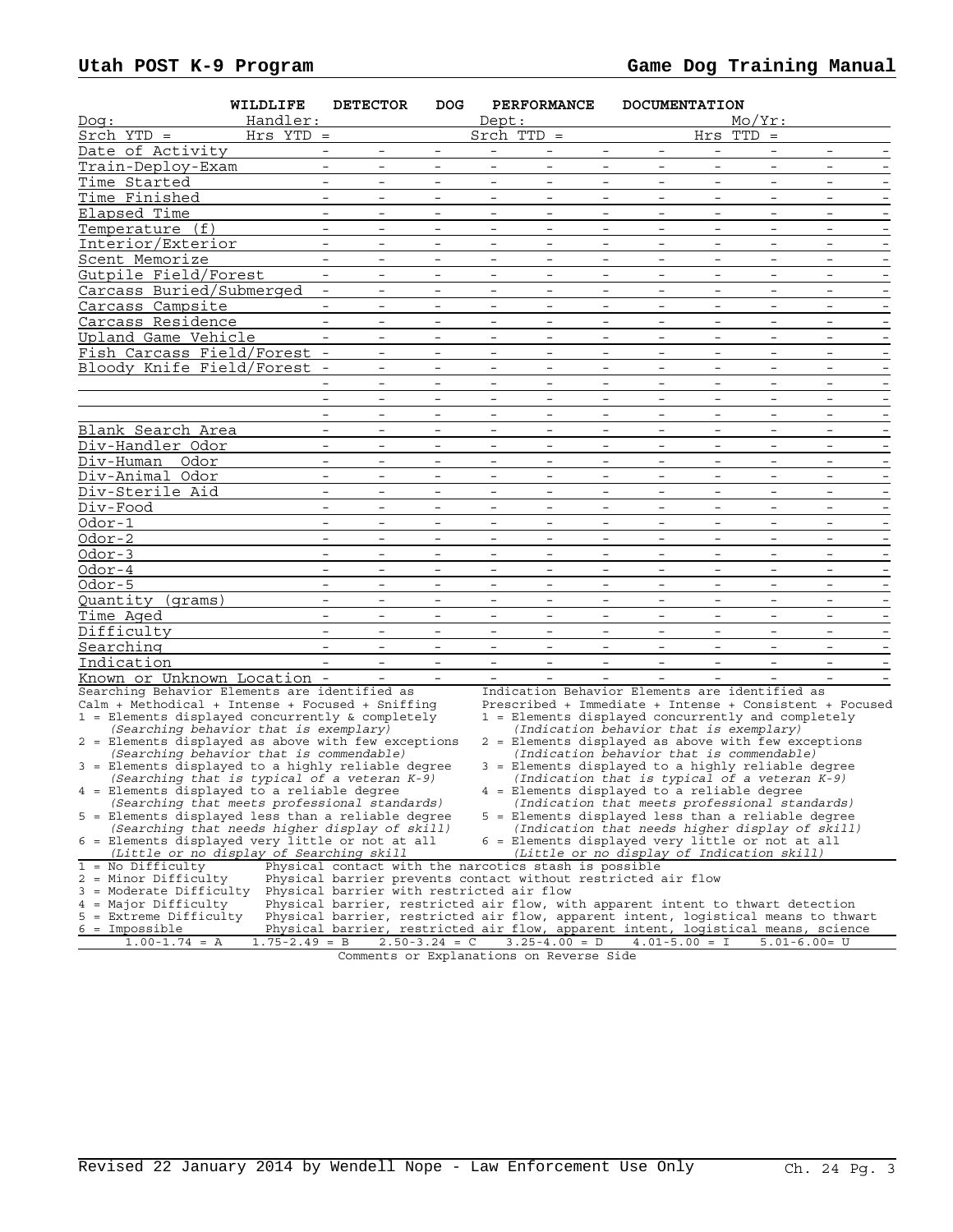## **Comments or Explanations**

(intended to be the back side of the previous page)